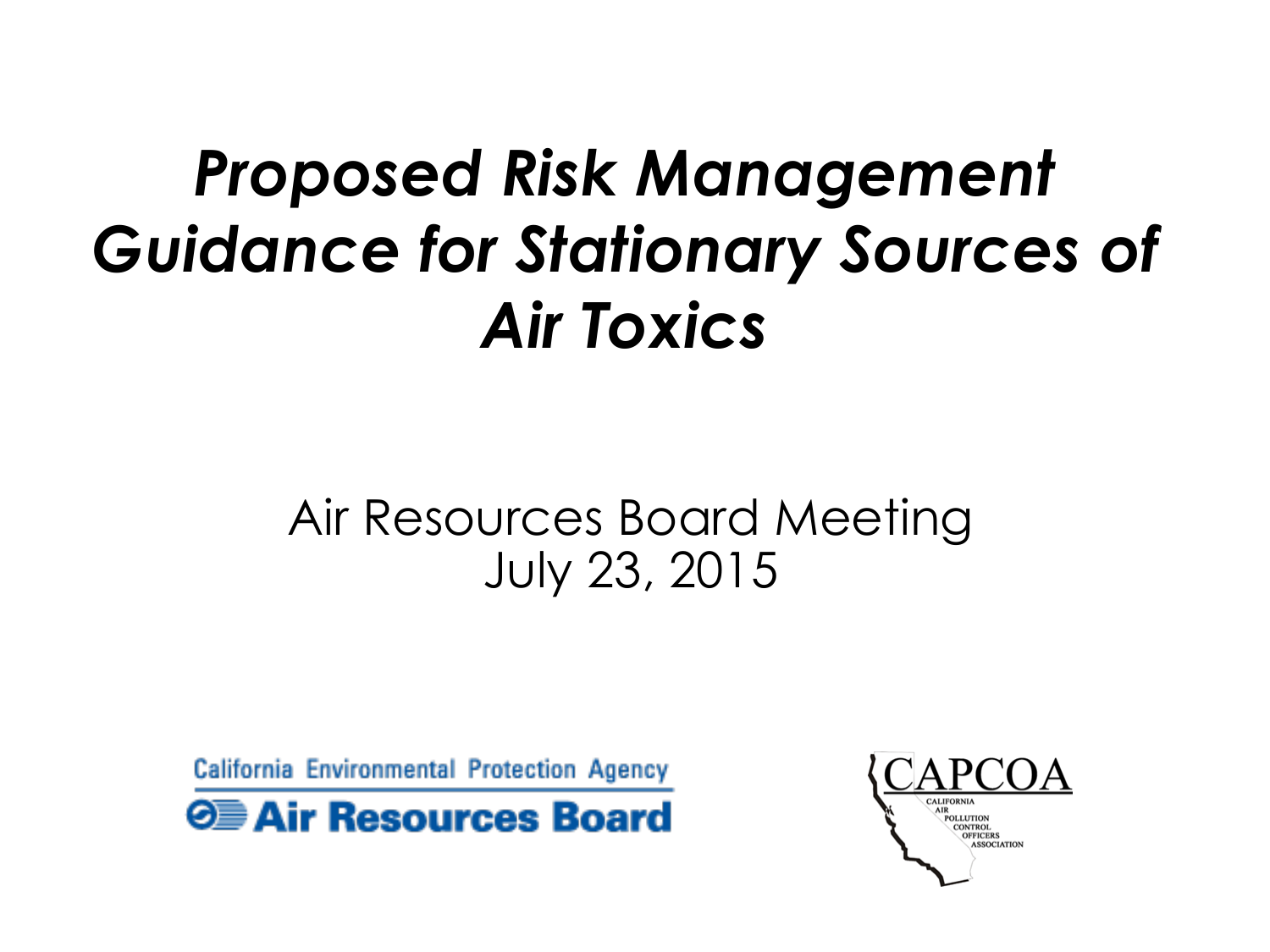## 75% reduction in air toxics statewide since 1990

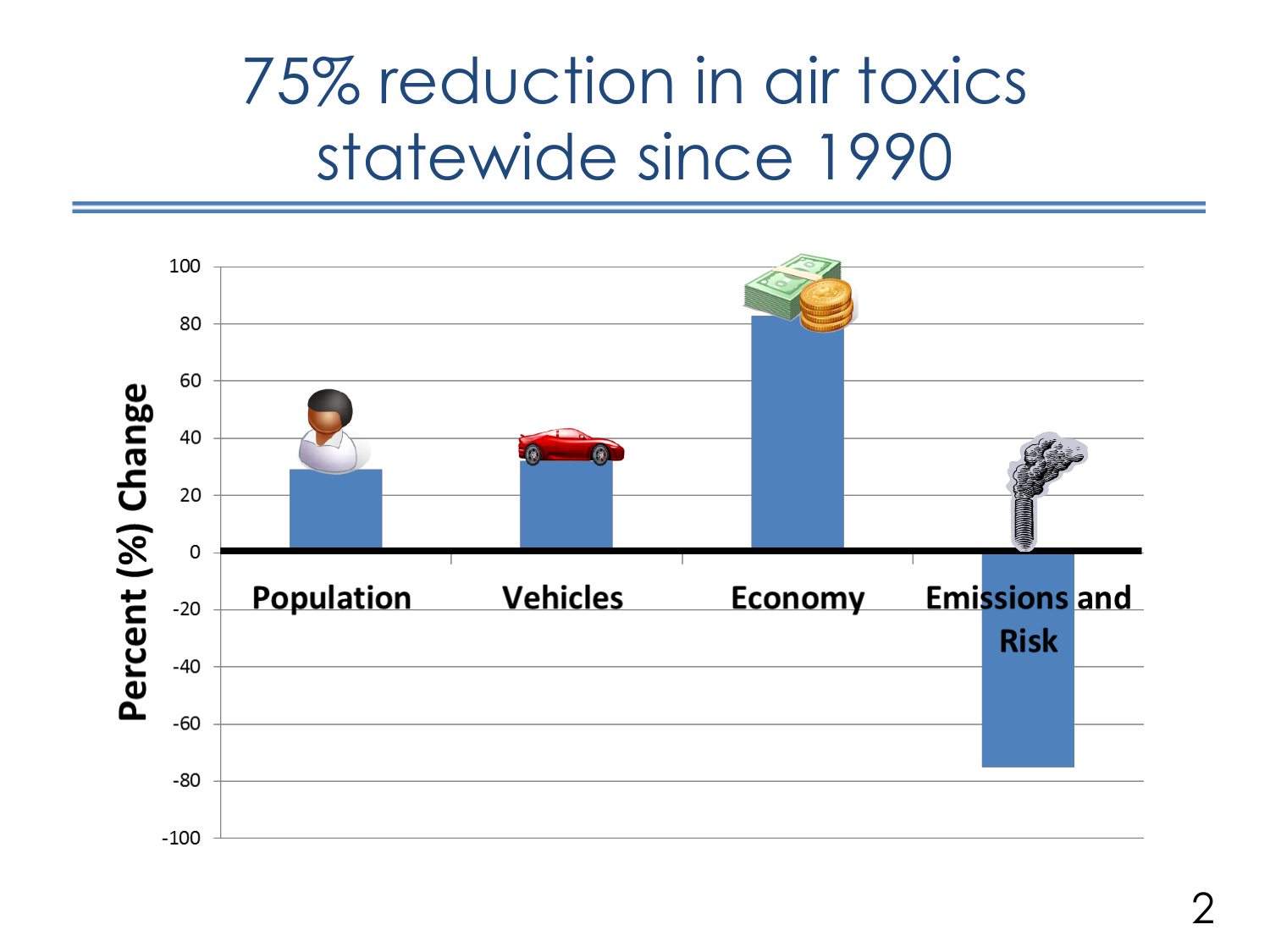## Risk assessment and risk management

- Risk Assessment
	- Characterize potential cancer and noncancer health impacts of air toxics
- Risk Management
	- Evaluate and implement control strategies to reduce exposure to air toxics

• Risk assessment provides the potential health impacts used in risk management decisions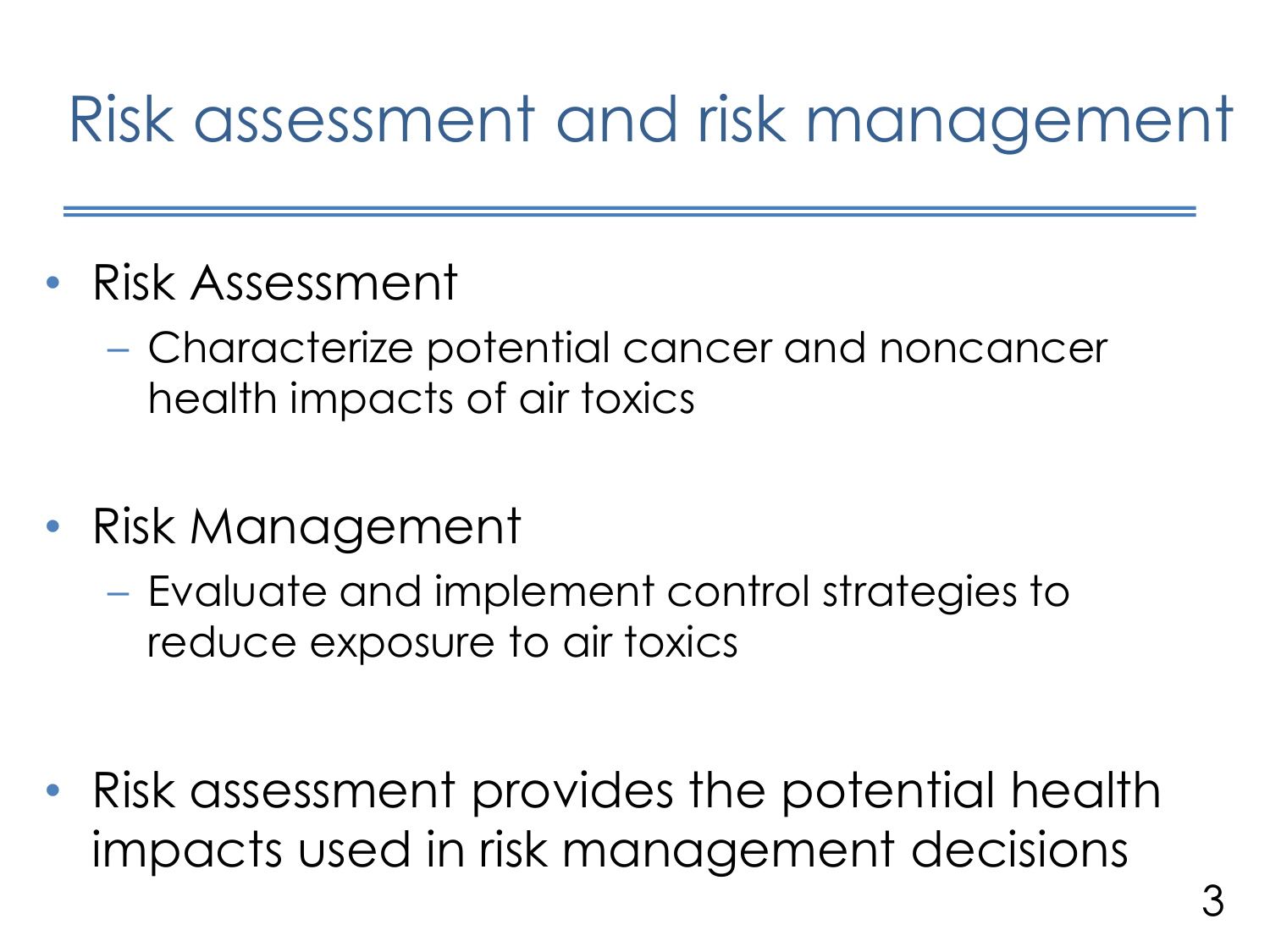Office of Environmental Health Hazard Assessment actions

- Updated risk assessment guidance
	- New studies on childhood sensitivity
	- New data on exposure
- Impacts of the updates
	- Cancer risk estimates are likely to increase for most sources
	- Greater responsibilities for facilities and agencies to notify public and reduce risk
	- Districts/ARB will re-evaluate toxics programs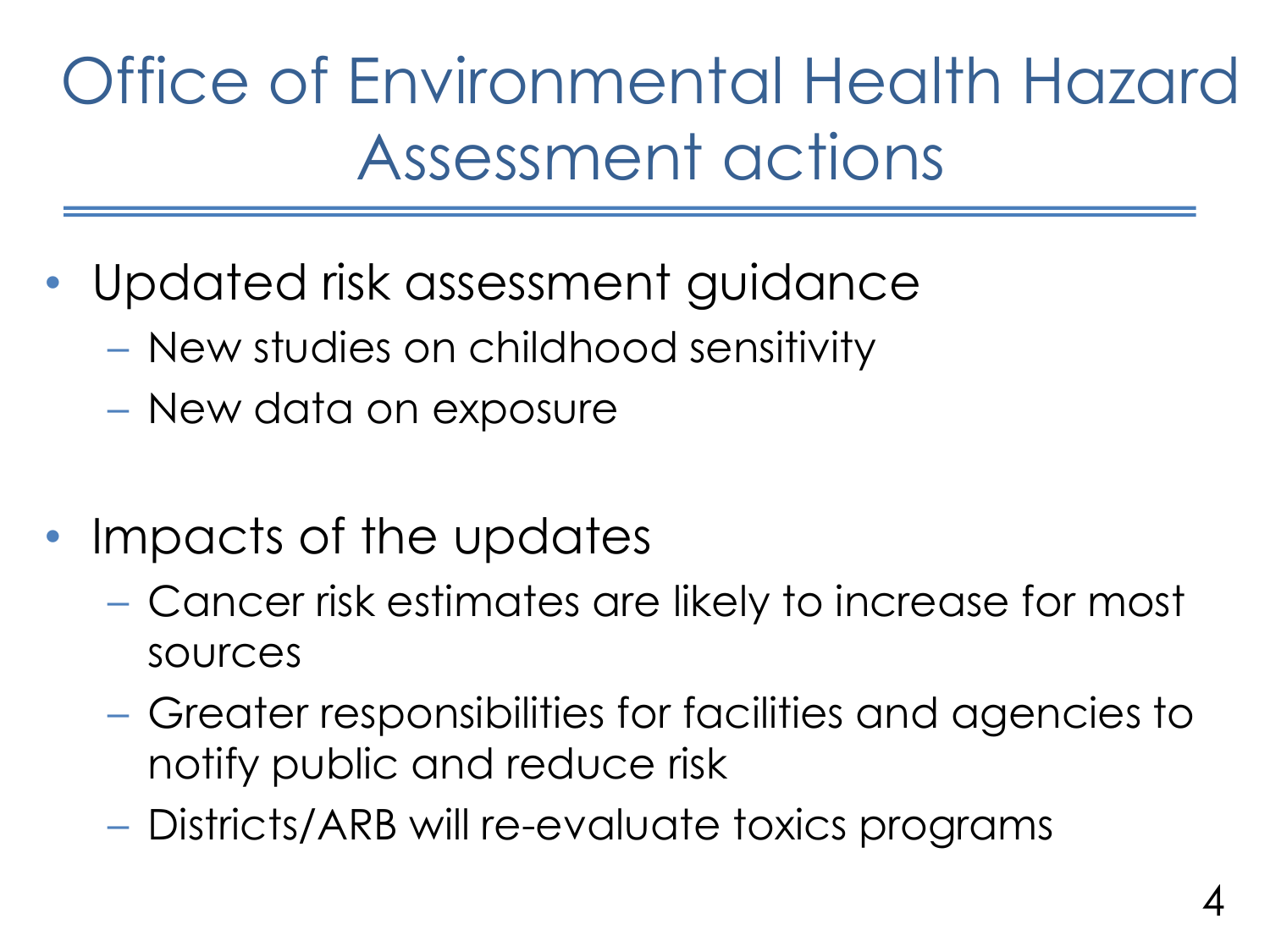# Key factors affecting new inhalation risk estimates



Cancer Potency Factors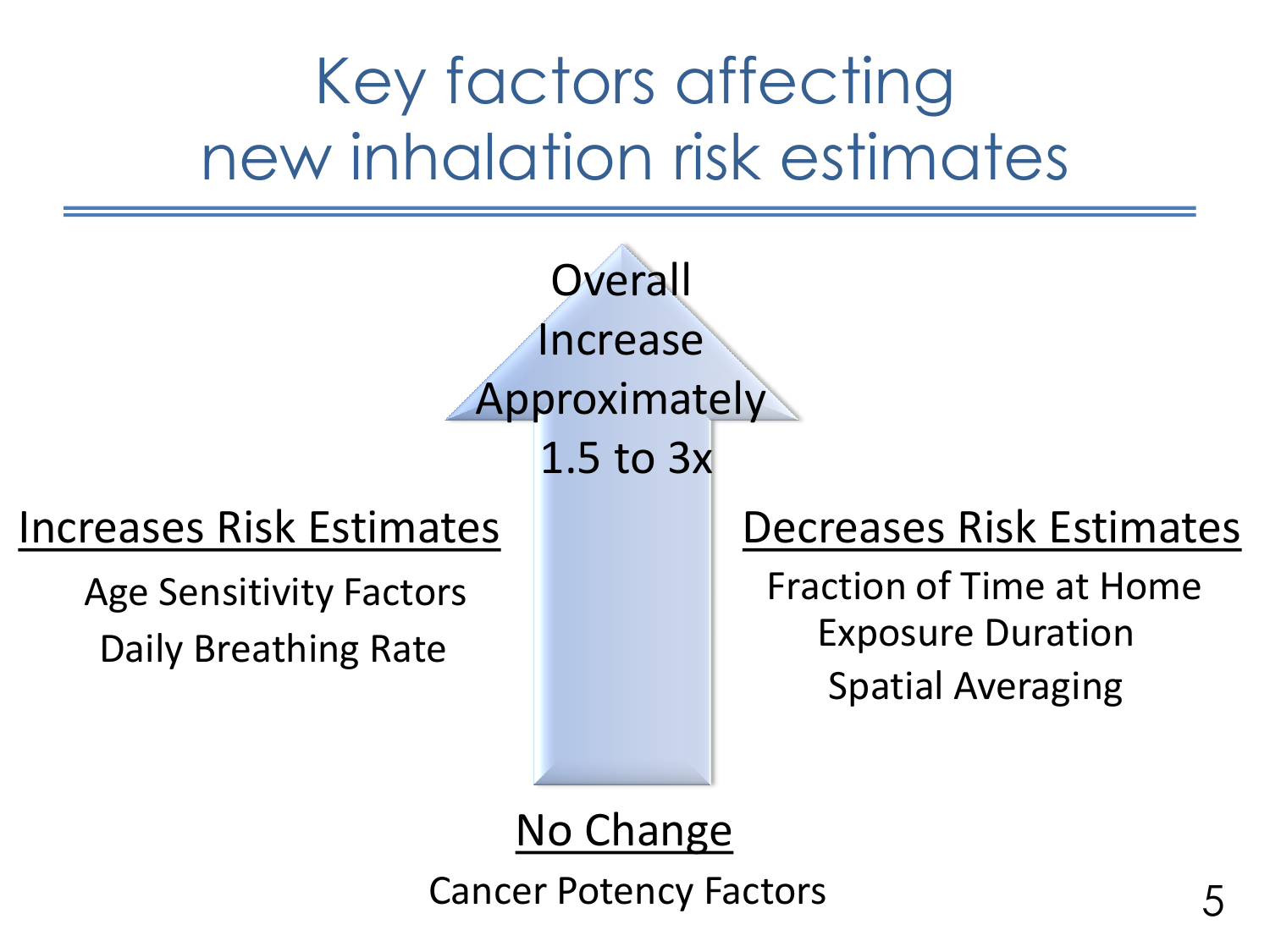# Programs affected by OEHHA Risk Assessment Guidelines

#### **District Permitting Hot Spots**

• Health Risk Assessment, Public Noticing, and Risk Reduction Audits & Plans

#### OEHHA Risk Assessment Guidelines

#### **Identification & Control Program**

• Toxics Best Available Control Technology (TBACT)

#### **CEQA**

• Air Toxics Analysis for Construction and Operational Phases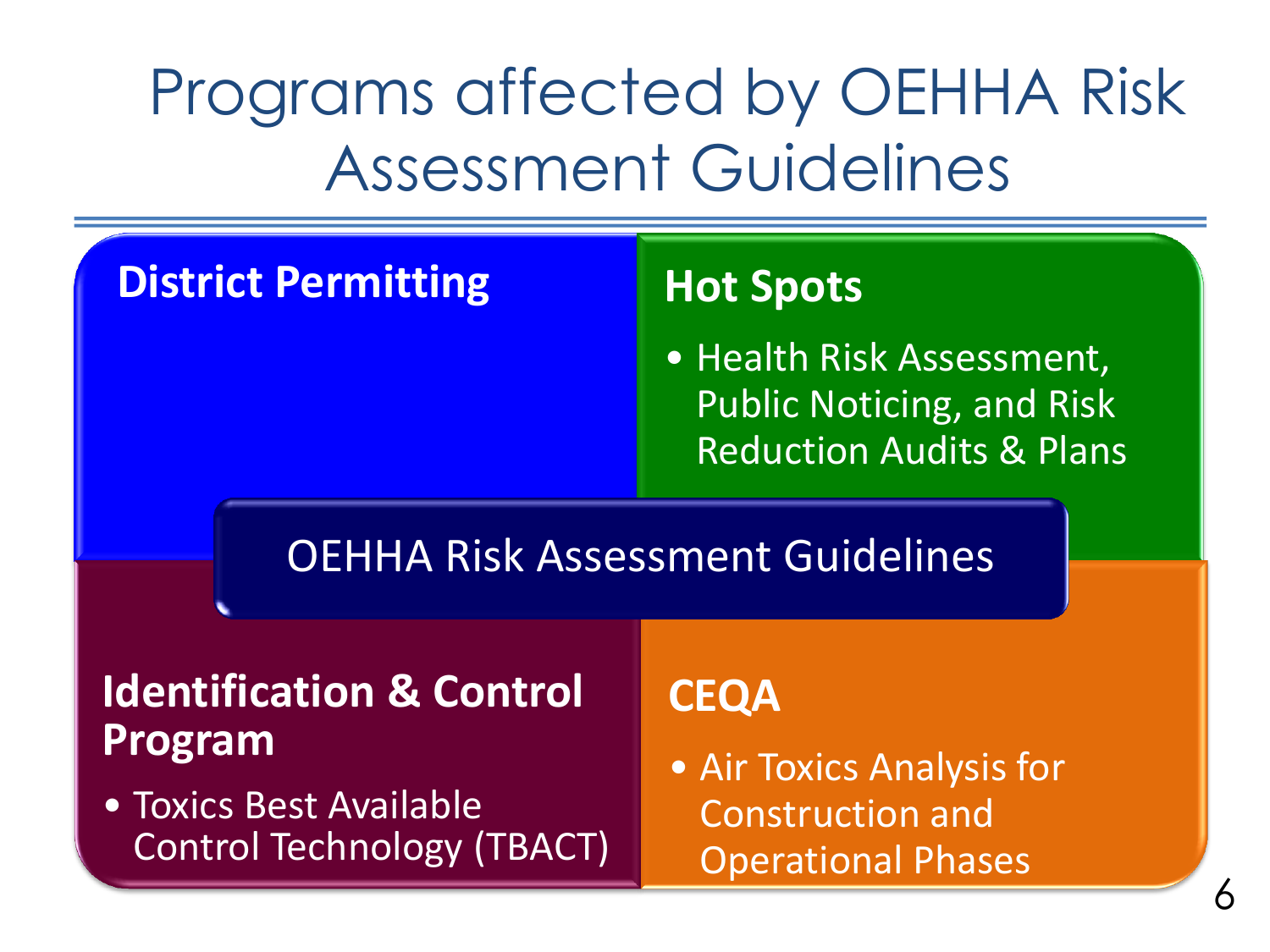Risk Management Guidance elements

- Risk communication
- Recommendations for District permitting, Hot Spots program, and breathing rate inputs
- ARB and District work plans for mobile and stationary sources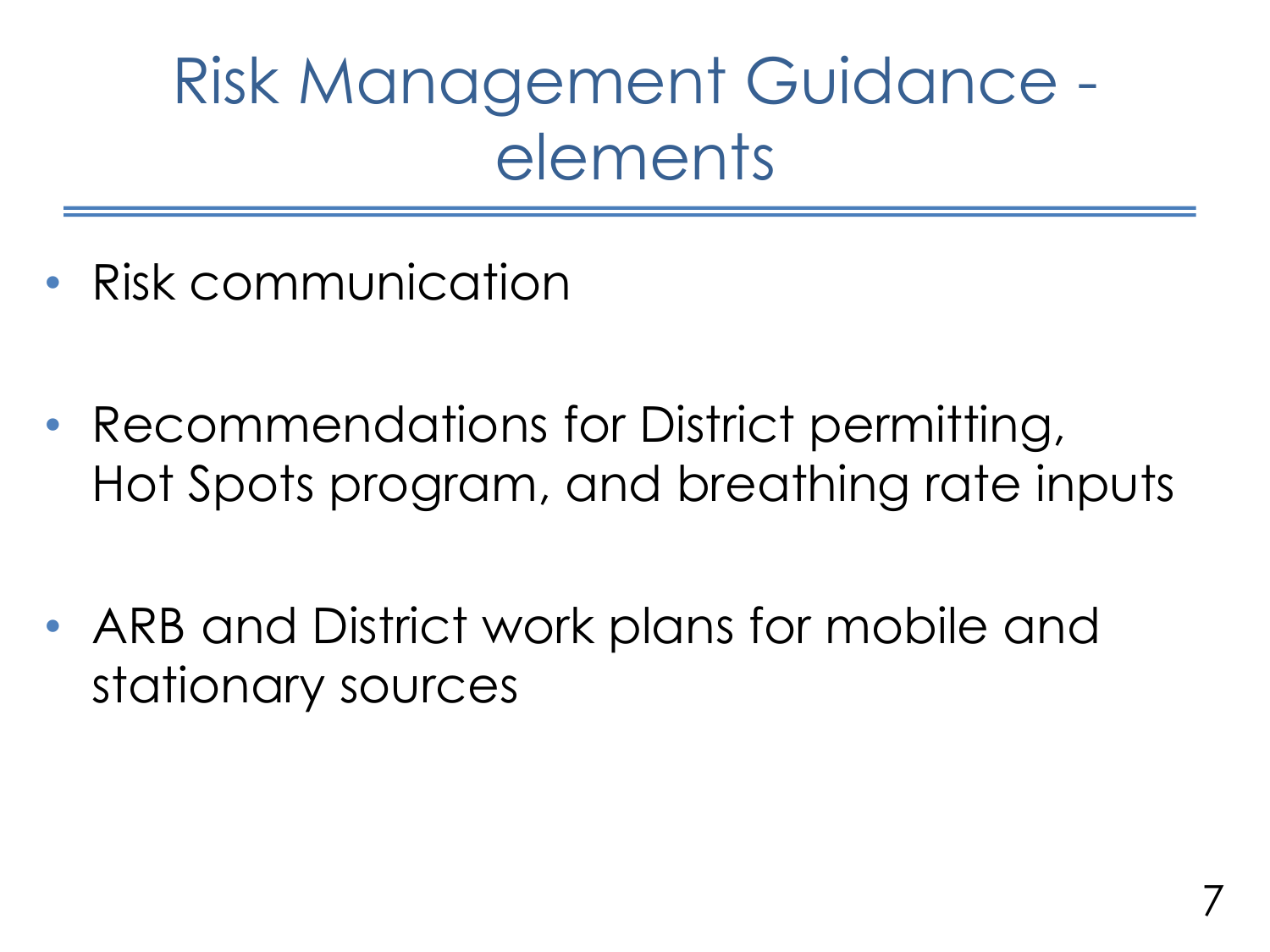Risk Management Guidance public process

- Weekly meetings with Districts
- Public workshops
	- Sacramento
	- Diamond Bar
- Three CAPCOA/ARB/Industry/Environmental Task Force meetings
- Additional stakeholder meetings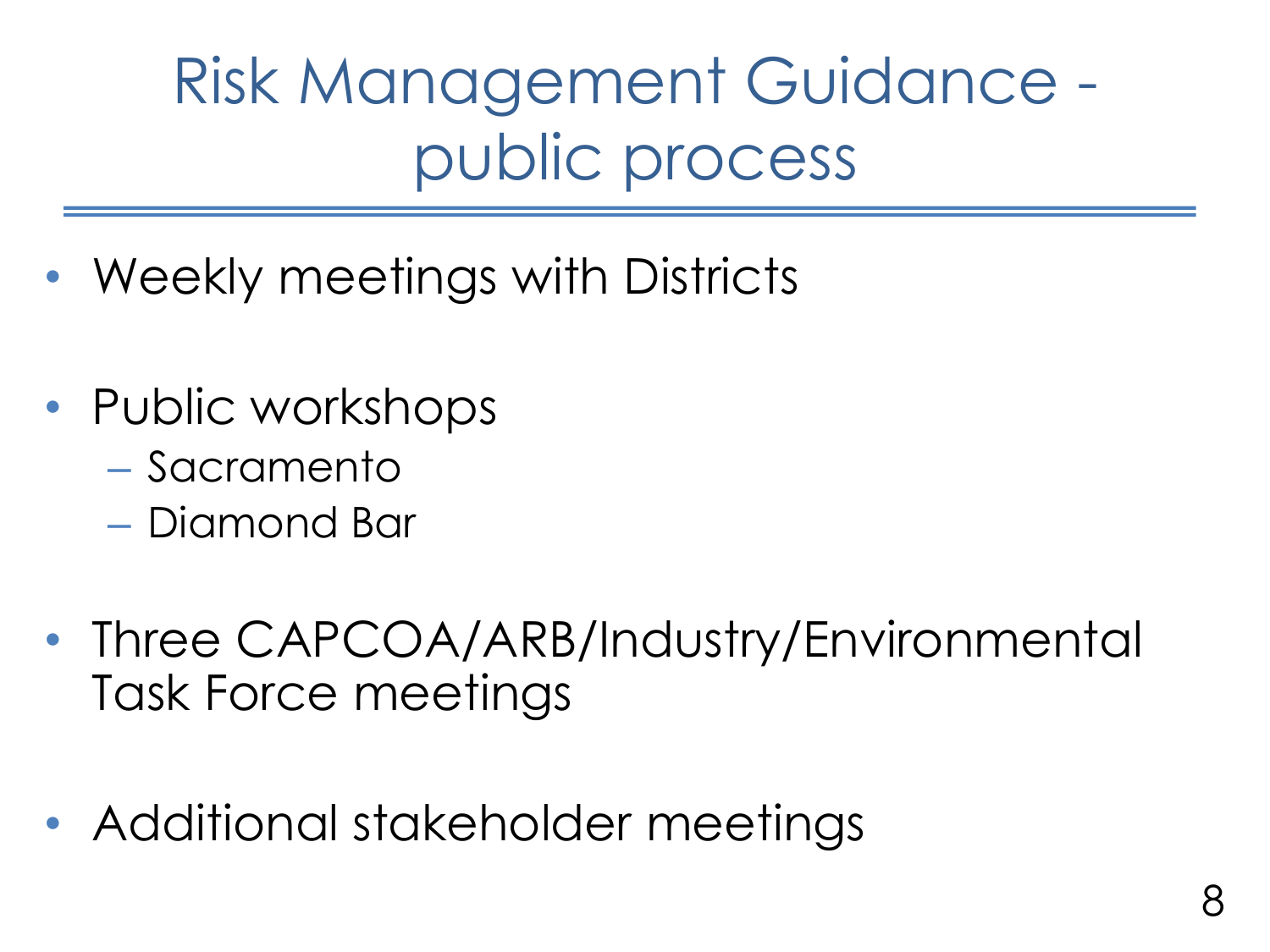## Recommendations for permitting

#### *New and modified stationary sources*

| <b>Action</b>                              | <b>Cancer Risk</b><br><b>Action Level</b><br>(chances per million)                                   | <b>Noncancer</b><br><b>Risk Action Level</b><br>(Hazard Index)                                          |
|--------------------------------------------|------------------------------------------------------------------------------------------------------|---------------------------------------------------------------------------------------------------------|
| <b>TBACT</b><br>Required                   | >1                                                                                                   | >1                                                                                                      |
| Permit<br>Approval                         | 10 to 25                                                                                             | $\leq$ ]                                                                                                |
| Source-<br>Specific<br>Approval/<br>Denial | Less than or greater<br>than permit approval<br>levels based on<br>source-specific<br>considerations | Less than or<br>greater than<br>permit approval<br>levels based on<br>source-specific<br>considerations |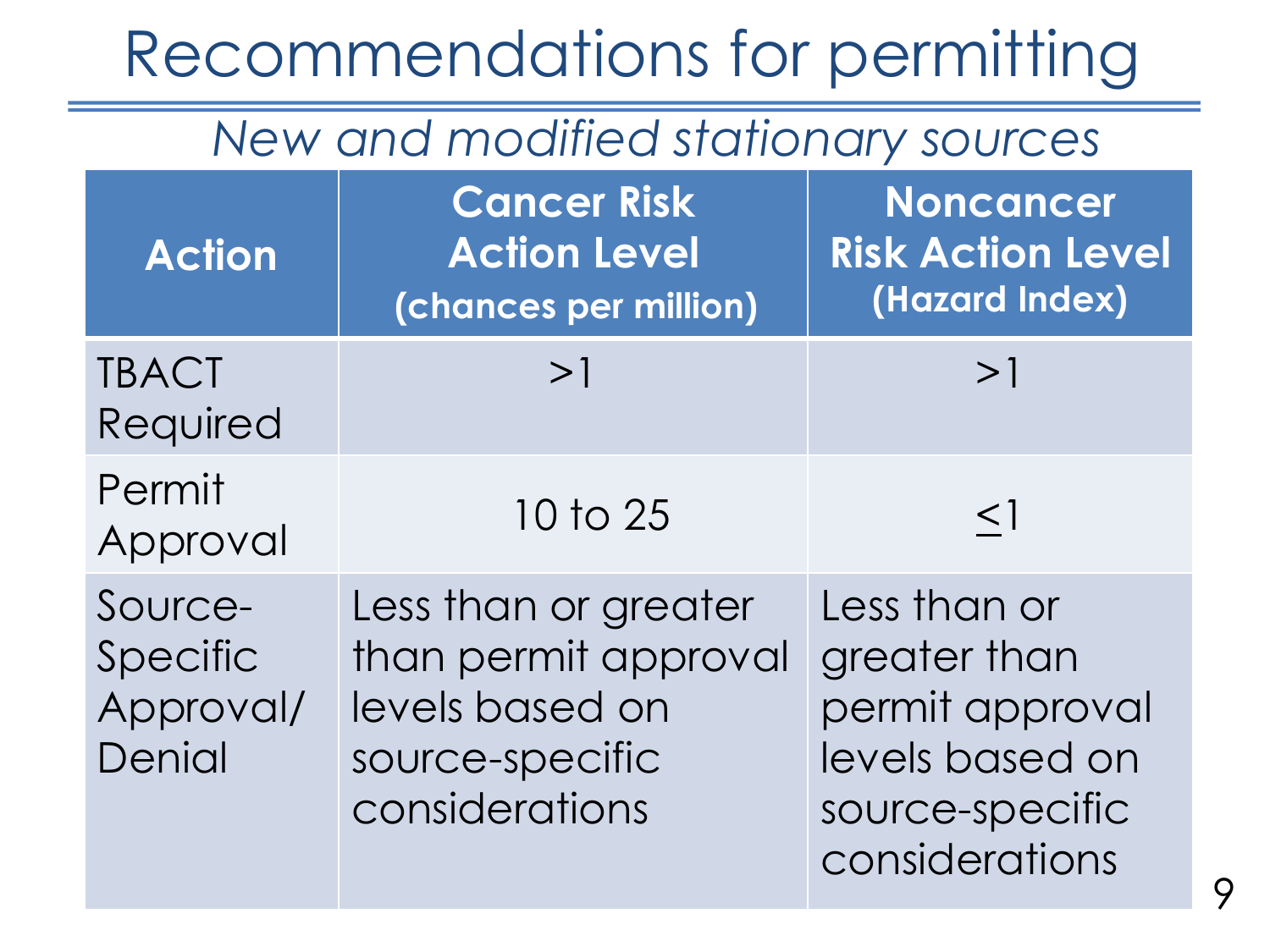# Recommendations for Hot Spots

*Prioritization, public notification, audit & plan*

| Requirement                              | <b>Cancer Risk</b><br><b>Action Level</b><br>(chances per million) | <b>Noncancer</b><br><b>Risk Action Level</b><br>(Hazard Index)   |
|------------------------------------------|--------------------------------------------------------------------|------------------------------------------------------------------|
| Prioritization                           |                                                                    | <b>Update CAPCOA Prioritization Score</b><br>Procedure/Guideline |
| Notification                             | <b>Update CAPCOA Guideline;</b><br><b>TBD by Districts</b>         |                                                                  |
| <b>Risk</b><br>Reduction<br>Audit & Plan | TBD by Districts;<br>Level not to exceed<br>100                    | TBD by Districts;<br>Level not to exceed<br>1 O                  |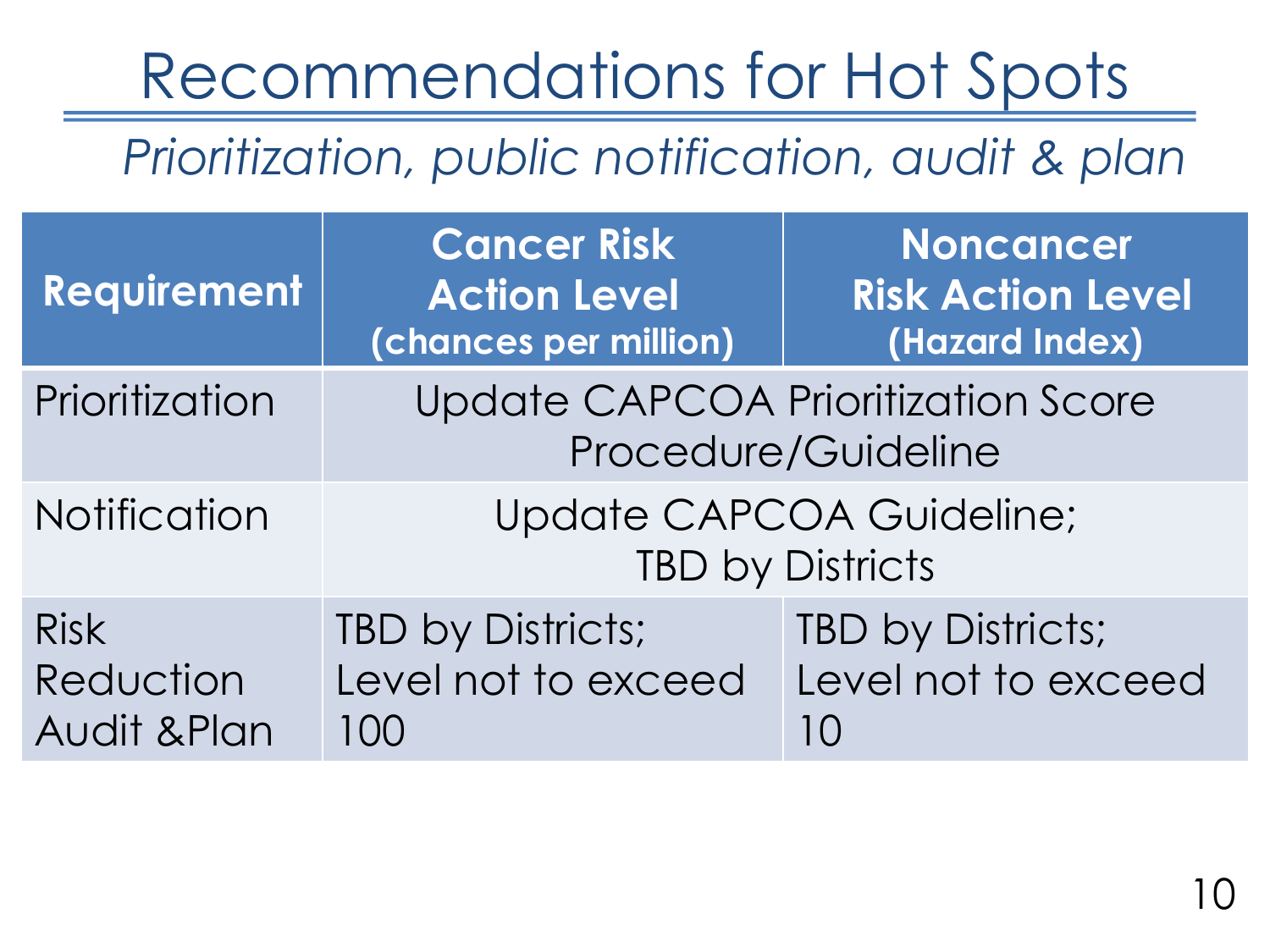Recommended breathing rate policy

*Inputs on health risk assessments*

- Uses new science on childhood sensitivity
- Recommends use of combination of 95<sup>th</sup> and 80<sup>th</sup> percentile breathing rates
	- 95th percentile (high-end) breathing rate for last trimester to age 2

11

– 80<sup>th</sup> percentile breathing rate for other age groups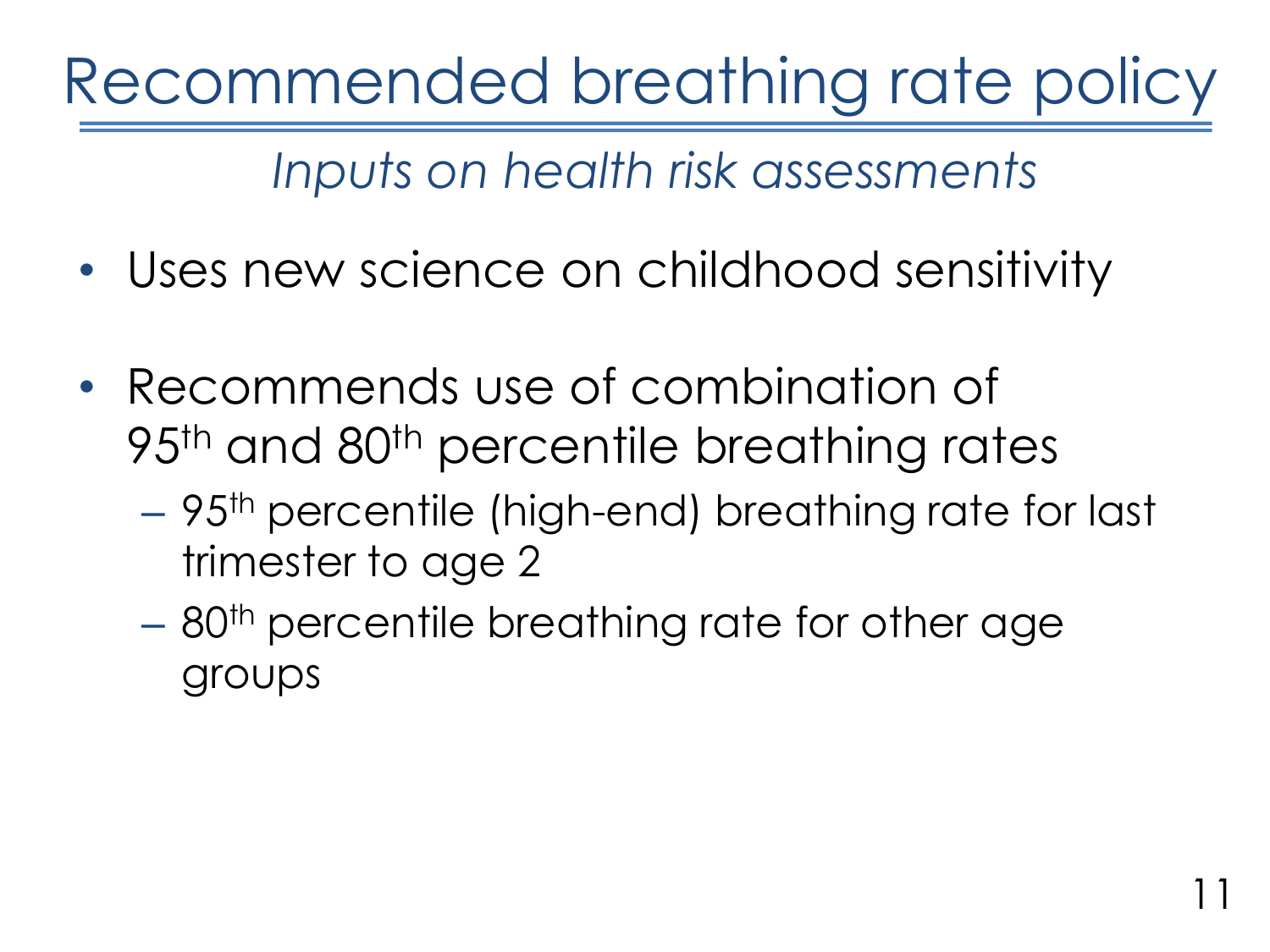# District risk management activities

- CAPCOA updating Hot Spots prioritization and notification guidelines
- Individual districts
	- Evaluating risk management methodologies and potential impacts
	- Considering current programs, rules guidelines, and policies
- Work with stakeholders through a public process if changes are needed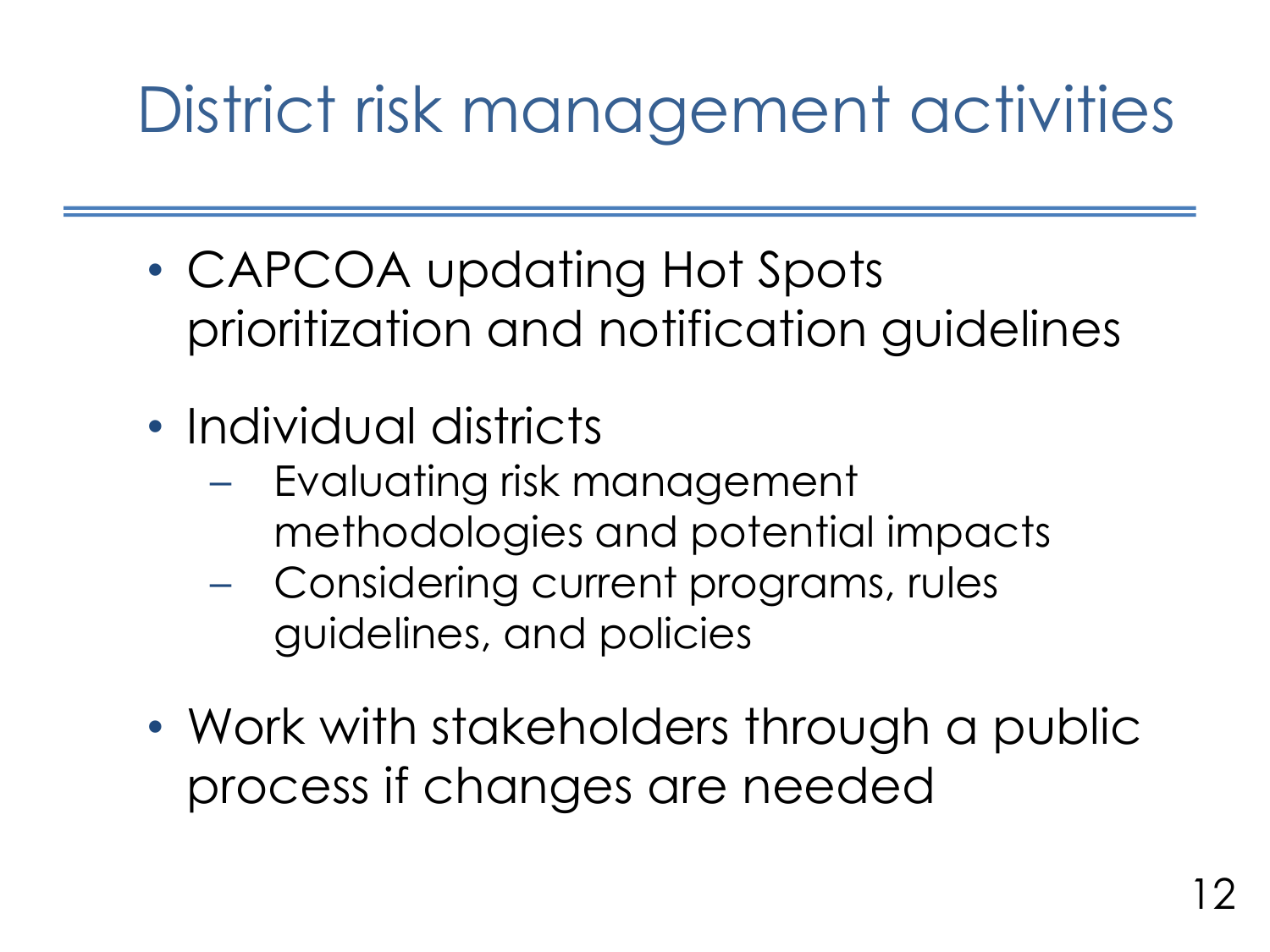## ARB tools to reduce risk

- Air Toxic Control Measures (ATCMs) & rules
- Partnerships with ports, rail, and industry
- Incentives
- Enforcement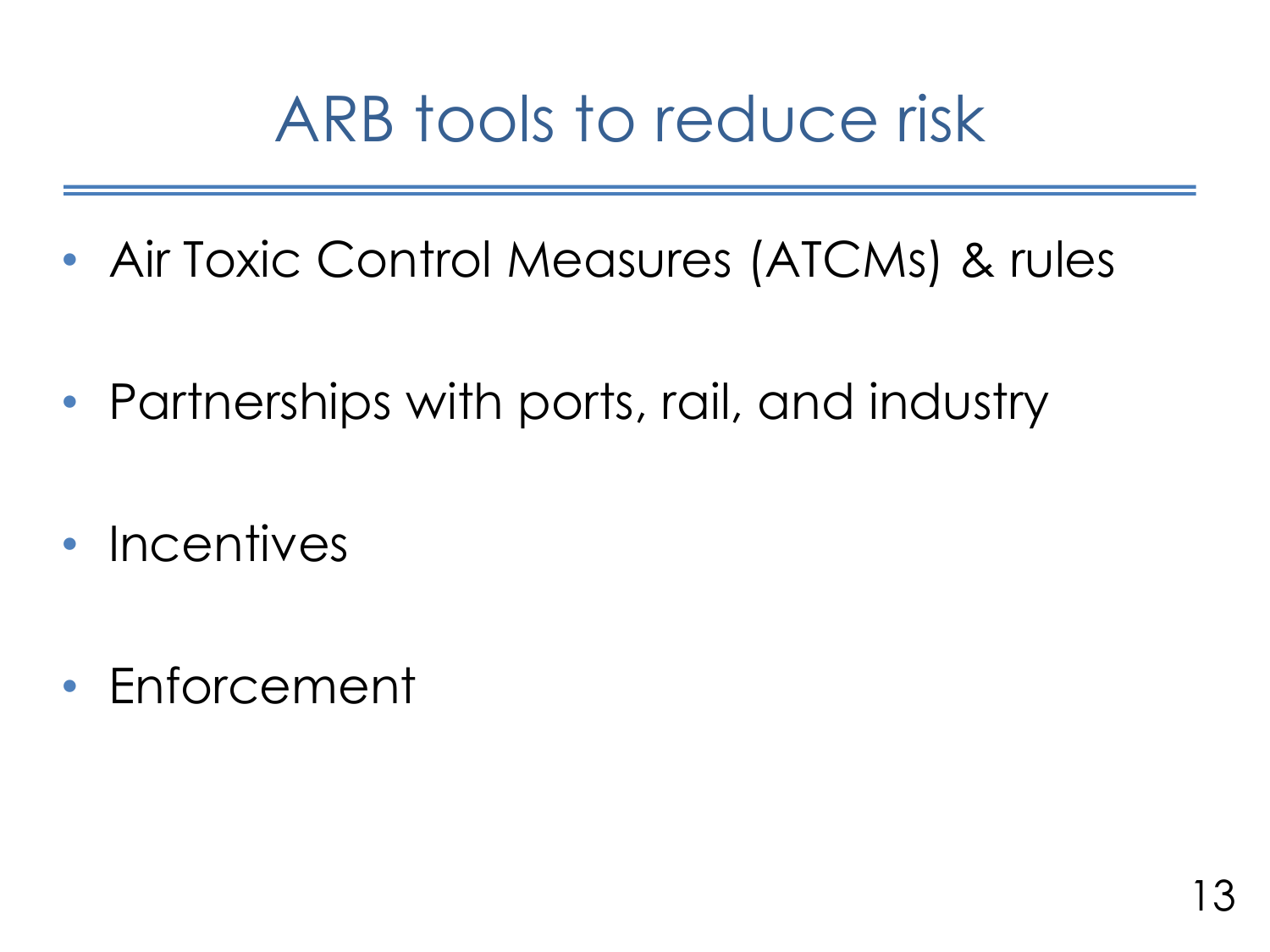# ARB risk management work plan

- Release Hotspots Analysis and Reporting Program (HARP) software (March 2015)
- Update existing Risk Management Guidance w/CAPCOA (Today)
- Update the Hot Spots Emission Inventory Criteria and Guidelines/Fee Rule
- Develop Industrywide Guidelines w/CAPCOA
	- ― gasoline dispensing facilities, emergency standby diesel engines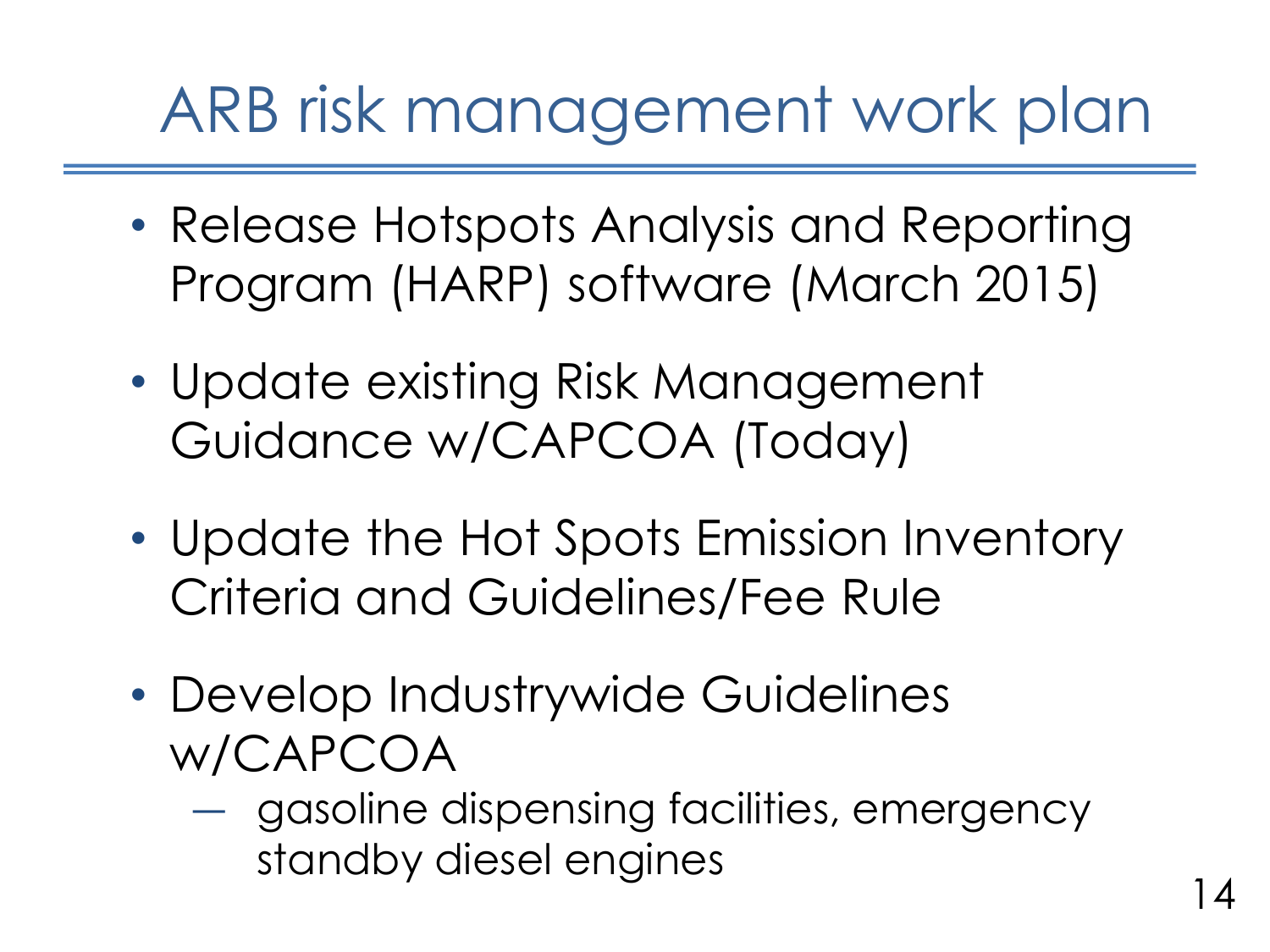## ARB work plan, continued

- Screen and assess existing ARB air toxics-related regulations
- If needed, reevaluate existing regulations
	- ― Focus on those with risk-based provisions to ensure they remain health protective (e.g., chrome plating)
- Develop further controls for mobile sources via Sustainable Freight Strategy, State Implementation Plan, and Scoping Plan
- Update the Land Use Handbook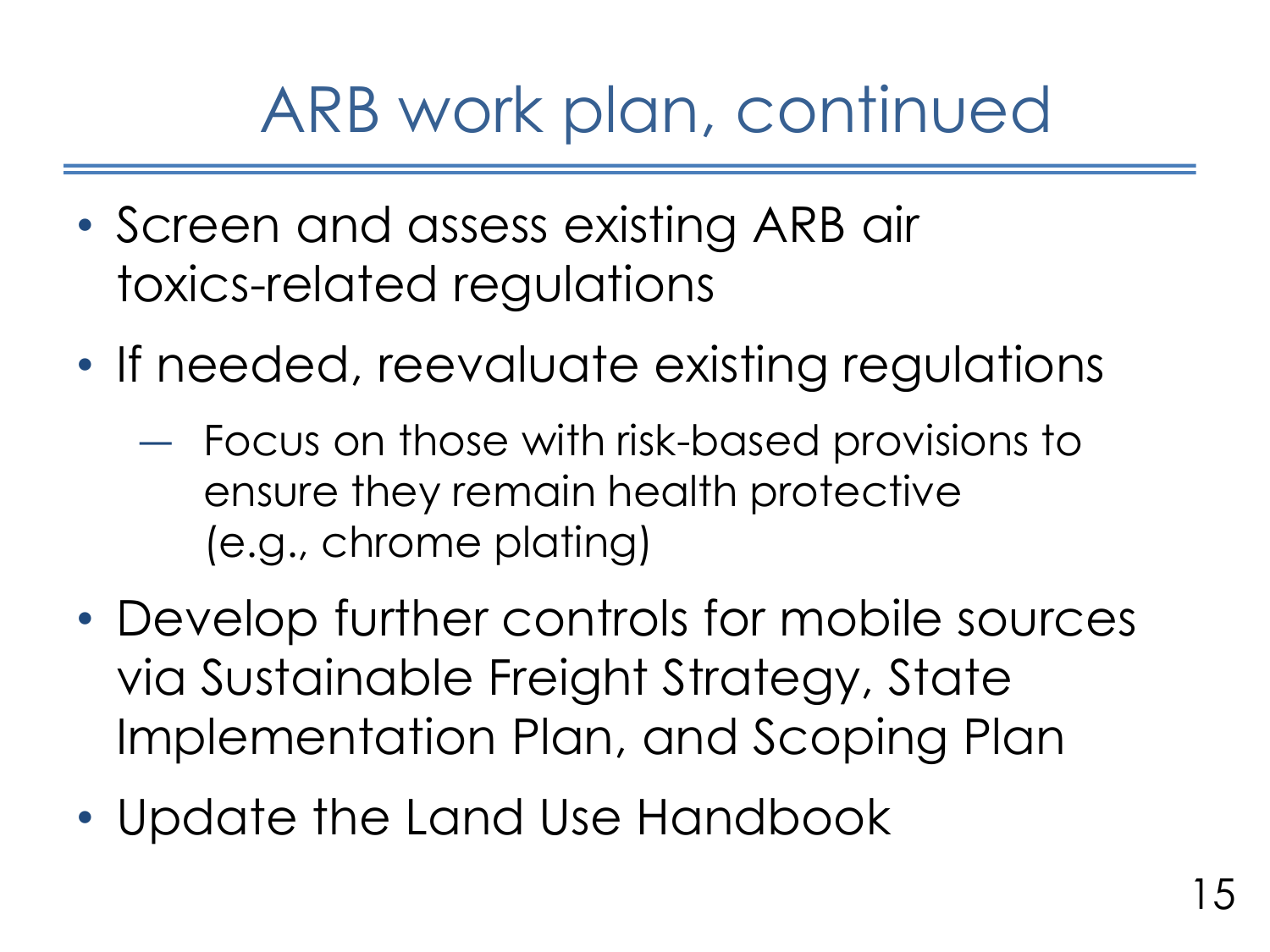## ARB milestones

| <b>Timeframe Milestone</b> |                                                                                                                                                                                                                                                                                      |
|----------------------------|--------------------------------------------------------------------------------------------------------------------------------------------------------------------------------------------------------------------------------------------------------------------------------------|
| 2015                       | • HARP software release and training<br>• ARB/CAPCOA Risk Management Guidance<br>• Short Lived Climate Pollutant Plan                                                                                                                                                                |
| 2016                       | • Chrome ATCM Amendments<br>• Portable Diesel Engine ATCM Amendments<br>• Industrywide Guidelines (gas stations;<br>emergency standby engines)<br>• Hot Spots Emission/Fee Amendments<br>• Land Use Handbook Update<br>• State Implementation Plan<br>• Sustainable Freight Strategy |
|                            | • Report on screening of other existing ATCMs                                                                                                                                                                                                                                        |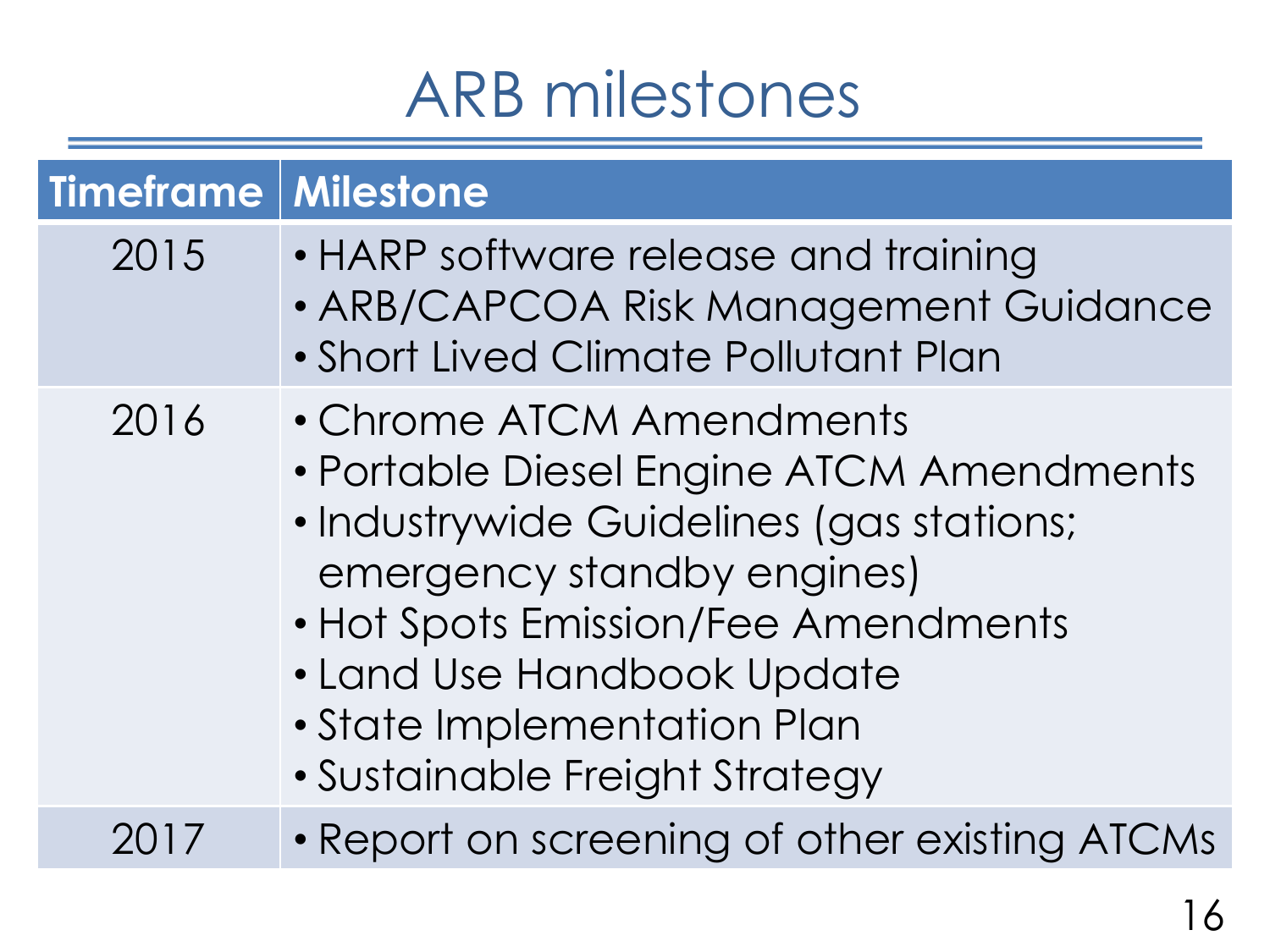# Issues raised in public comments

- Expand risk communication
- Increase health protection
- Clarify CAPCOA Hot Spots prioritization and notification activities
- Consider diesel exhaust progress
- Provide opportunities for public involvement